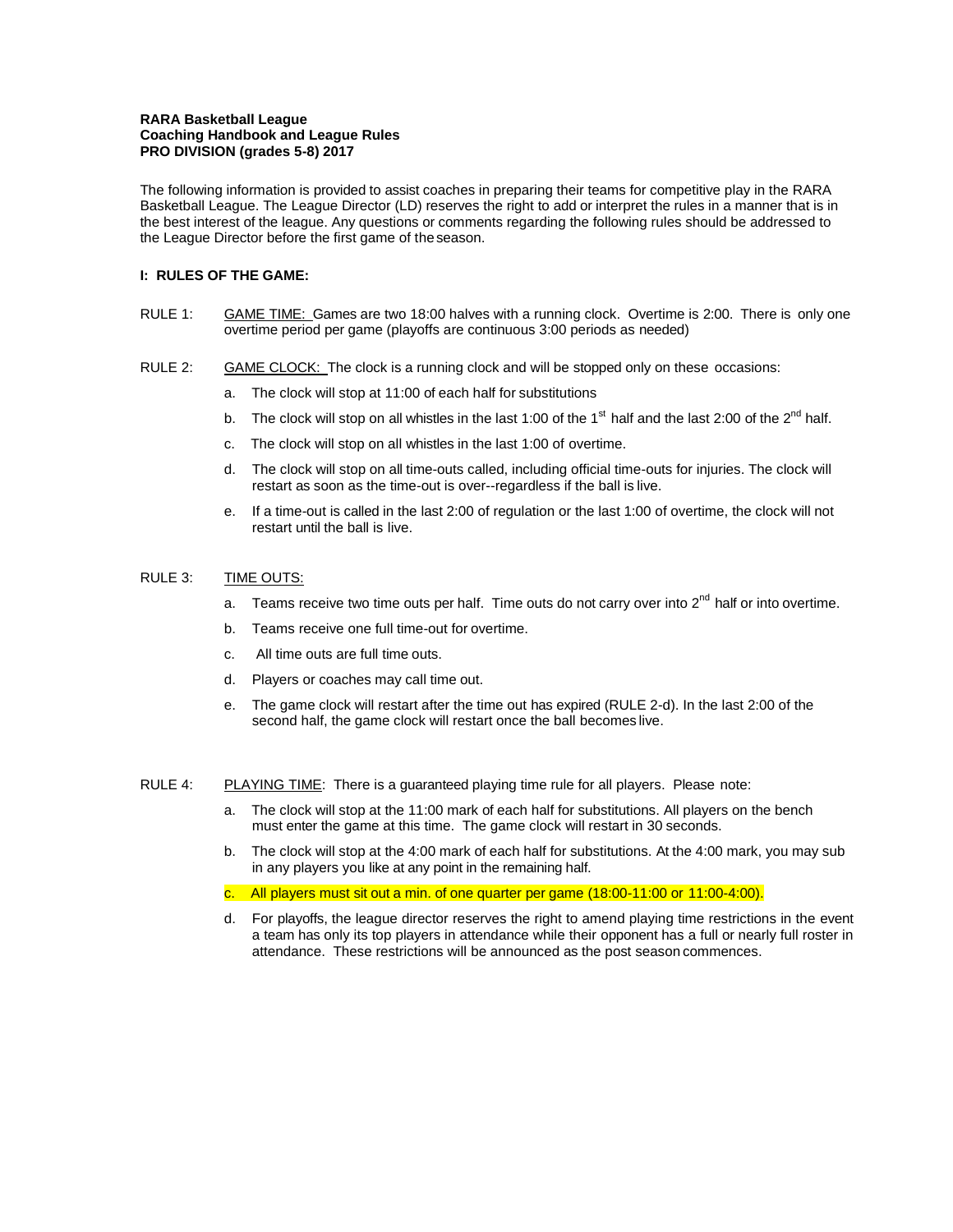### RULE 4A: PLAYING WITH SIX PLAYERS:

In the event a team has only six players, please follow this substitution pattern. It will fulfill the league's playing time requirements. NOTE: Player F may re-enter the game in the last 30 seconds of the game but must do so on a dead ball whistle.

| $1st$ : START           | 9:00            | 2:00            |
|-------------------------|-----------------|-----------------|
| Player A*               | <b>Player B</b> | <b>Player C</b> |
| 2 <sup>nd</sup> : START | 9:00            | 2:00            |
| <b>Player D</b>         | <b>Player E</b> | <b>Player F</b> |

### RULE 5: SUBSTITUTIONS:

- To enter the game, players must check in at the table and be waved in by a referee. Players must be at the table before a whistle stops play. Teams with players entering the game from the bench will be charged a two point technical foul.
- b. Unless an injury occurs, you cannot sub a player out before the mandatory substitution times. All players on the bench must enter the game at 11:00. At the 4:00 mark coaches can substitute at any point in the remaining half.

### RULE 6: INJURIES:

- a. If a player is injured to the extent that a coach must come onto the court, that player must be removed from the game and sit the remainder of the seven minute quarter. It will count as a quarter played for the injured player if he played more than 3:30. He may return after the quarter if he is eligible.
- b. If a player enters the game as an injury substitution, and plays more than 3:30 in that quarter, it will be considered a quarter played for the substitute player. It will not be considered a quarter played for the player who was injured.
- c. If a player is injured twice in one half, to the extent where the coach or parent needs to come onto the floor, that player must sit out the remainder of the game.
- d. The LD reserves the right to allow injured players to re-enter the game before the mandatory substitution period in cases of mild injury or illness.
- e. Any player sustaining a head injury of any serious nature will not be allowed to return to the game and may need medical clearance before that player returns for future games.

#### RULE 7: OVERTIME: Rules for overtime are different for regular season and post-season.

- a. Format: During the regular season, overtime is a 2:00 period where the clock will stop on all whistles in the last 1:00 of play. Each team has one full time-out for overtime. Coaches may play any eligible players they choose during this overtime. Coaches may substitute players at any time. There will only be one overtime period per regular season game.
- b. In the post season, overtime periods are 3:00. Coaches receive one, full time out per overtime period. Time outs do not carry over into additional overtimes.
- c. In the post season, there is no subbing in overtime unless a player fouls out, is injured or additional overtimes are required.
- d. In the post season, if additional overtime periods are required, all eligible players on the bench must enter the game at the start of each 3:00 overtime period.
- RULE 8: FOULS: Players foul out on their 5<sup>th</sup> foul. If a player fouls out, he must be replaced by a player who was drafted one spot before or after him. If there are no such players available, the next lowest draft pick may replace him.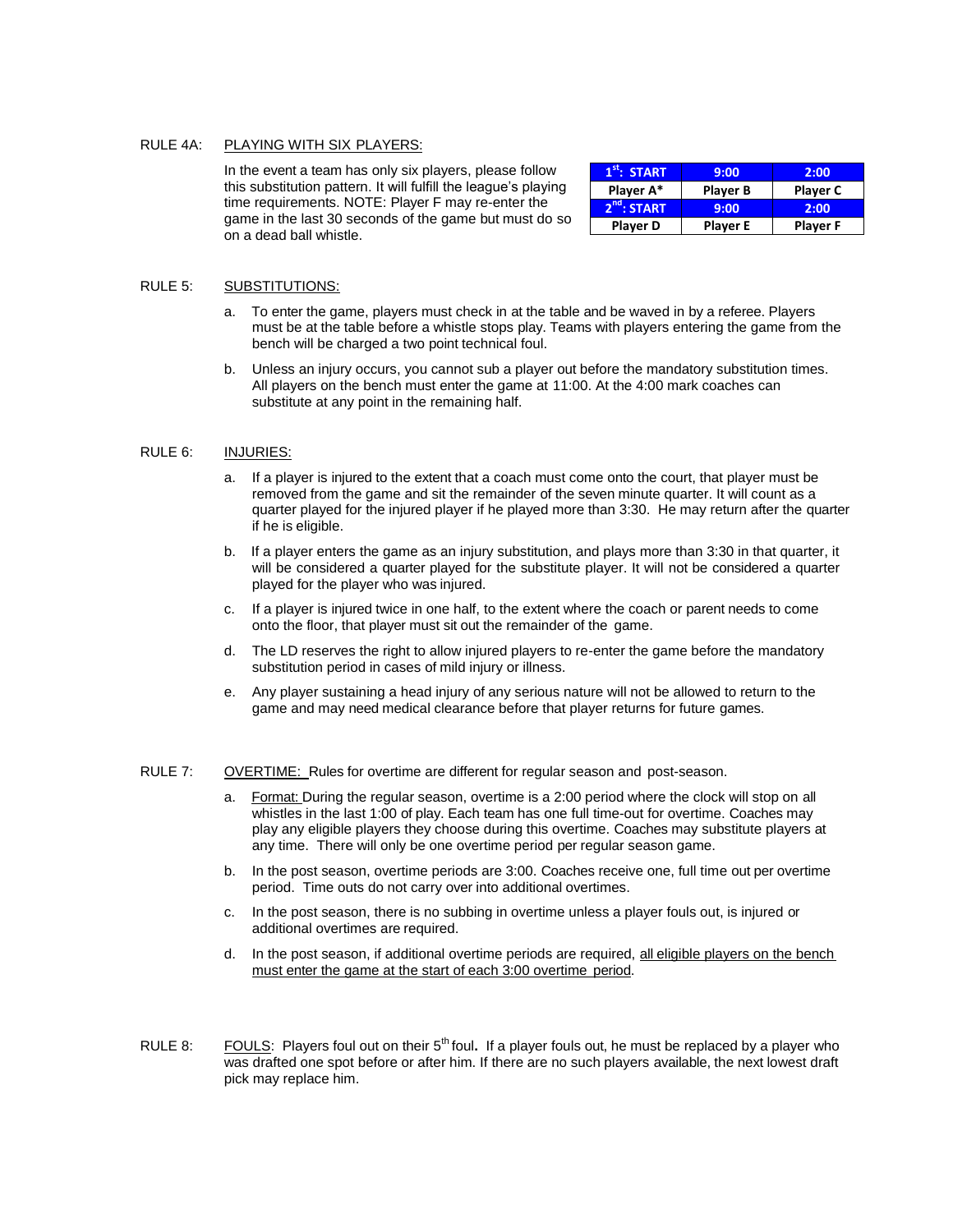### RULE 9: TECHNICAL FOULS: Please read these guidelines for technical fouls:

- a. Points for technical fouls are automatic two points, except where outlined below (c, d and e)
- b. Players who receive two technical fouls in a season for unsportsmanlike conduct will be subject to dismissal from the league.
- c. Any coach receiving a technical foul for unsportsmanlike conduct will result in an automatic **FIVE points** for the opposing team. Coaches who receive more than one technical foul in a season may be dismissed from coaching duties.
- d. During the game, only one coach may stand. One coach must be seated and may only stand when an injury occurs or a time out has been called. In the same regard, only the coach standing may address the team members who are on the court. Penalty for these infractions will be an automatic two point technical foul on the first occurrence and an automatic FIVE point occurrence each time after that.
- e. Players not wearing their team uniform to games will be assessed a three-point technical foul upon entering the game. Any player not wearing his team uniform for a second consecutive game will not be permitted to play.
- RULE 10: PRESSING: Teams cannot press in the first half but they can press at any point in the second half.
	- a. No defensive player may defend the ball or defend a player in the back court. However, the defense is allowed to retrieve any loose ball or errant pass. This rule is at the interpretation of the game officials.
	- b. Defensive player must have clear control of the ball before he is considered an offensive player. Once he establishes control, the defense must follow all rules regarding the press.
	- c. Constant failure to retreat from the ball in the backcourt will result in a delay of game warning. Two such warnings will result in a technical foul and as will each occurrence after that.

### RULE 11: DEFENSIVE RULES:

- a. Teams may play any style of half-court defense.
- b. Players can steal the dribble, pass, and block shots at any point in the game.

# RULE 12: HOUSE RULES: Please note the following:

- a. Free-Throw line for this age will be 12-feet. Players who choose to shoot from regulation distance of 15-feet must still not cross the free throw line until the ball hits the rim.
- b. Team benches are reserved for players of current game only. Players from other teams, parents or spectators are not allowed. Only two coaches per team may sit on the bench.
- c.  $\,$  All 5<sup>th</sup>-6<sup>th</sup> graders and 7<sup>th</sup>/8<sup>th</sup> grade girls uses size 28.5" ball. 7<sup>th</sup>/8<sup>th</sup> grade boys will use 29.5" ball